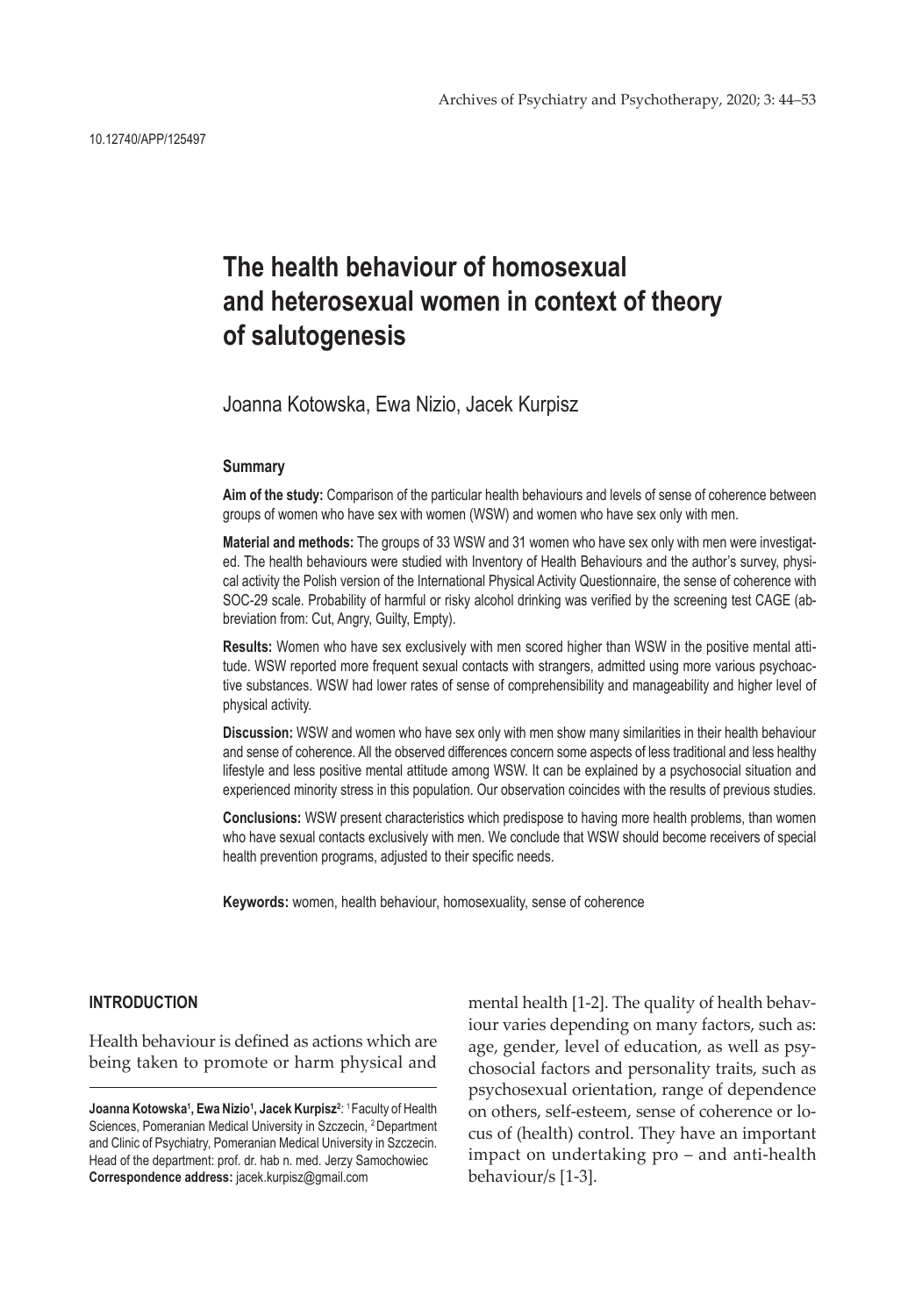Careful analysis of the data concerning women's health behaviour shows that lesbians more often admit expressing anti health behaviour than heterosexual women. First meaningful example is smoking. Despite the decreasing overall percentage of smokers, tobacco products are increasingly being used by women. Lesbians were found to smoke most often among the entire LGBT population (lesbians, gays, bisexuals and transsexuals), and also more than heterosexual woman [4, 5]. Another example concerns substance abuse. According to many authors, LGBT population in general is endangered by higher risk for psychoactive substances use than their heterosexual peers. It is being highlighted as a serious problem [6 – 9]. Relevant aspect of health behaviour are eating habits. Current studies' reports about this issue are somewhat ambiguous. Some of them suggest that LB (lesbians and bisexual) women eat healthier than heterosexual ones, while others report that they have less healthy diet and are more likely to suffer from overweight and obesity [10-11]. All the mentioned authors emphasize a need for additional research about this issue [10-11]. Main reasons for conducting an unhealthy diet seem to be lack of knowledge about healthy nutrition and increasing pace of life [10-12]. Noteworthy behaviour related to general health status is alcohol consumption. Gender was indicated to be an important factor differentiating range of its use. Women consume less alcohol units per year than men, and also make up the majority of nondrinkers in Poland. Although LB women consume more alcohol per year than heterosexual ones, the percentage of addicted women is similar in both groups [13, 14].

The health behaviour issue is closely associated with a health prevention. This term is defined as any important protective and predictive factor, which supports detection and effective treatment of diseases [15]. In the context of a female health prevention important role play medical follow-up visits. Noteworthy, the Public Opinion Research Centre (CBOS) reported in 2016, that almost every third person recognizes follow-up visits as the most important healthpromoting activity. However, the view on the responsibility of medical staff and the state for the health of the individual is becoming more and more common, when compared to previous years. This is most vivid in the groups which negatively evaluate their own health status [16,17].

Another relevant aspect of health behaviour is physical activity. Its positive impact on health is widely known and repeatedly described in the literature [19]. According to WHO, healthy people aged 18-65 should take 30 minutes of moderate exercise 5 times a week or 20 minutes of intensive exercise 3 times a week. Everyone should also take about 10000 steps a day to stay healthy [19-22]. Due to the lack of scientific research, it is impossible to create a reliable picture of physical activity of pre-menopausal women. However, it was reported that in general lesbians aged 18- 49 are more likely to engage in moderate physical activity than their heterosexual peers. On the other hand, LB women tend to spend a few hours more in a sitting position than heterosexual ones. Women from sexual minorities were found to move less if they are obese and suffer from physical disabilities than heterosexual ones in similar situation [23-26].

Basing on presented findings, it can be concluded that lesbians in some respects exhibit worse quality of health behaviour than heterosexual women. The exception seems to be the diet and physical activity, but only in specific subgroups. The justification for this phenomenon is usually the concept of minority stress [26- 28]. It is defined "chronically elevated stress levels experienced by members of stigmatized minority groups." Its most important element is chronicity and durability of experienced stress, which in a long-time run has very negative effects on overall health level. This is not a transient stress situation in which there is a prospect of reducing the stressor to zero, but a constant alertness in order to protect oneself from danger (i.e. aggression based on homophobia). This condition is associated with a weakening of immunity, as well as a deterioration in the overall mental and physical condition of the body, which makes it prone to depression, addictions and makes it difficult to maintain satisfying social relations [4, 18, 27-30].

Useful context and framework for the aforementioned deliberations is the theory of salutogenesis. It was developed by a sociologist Aaron Antonovsky. Basing on his observation on the Nazi concentration camps survivors he asked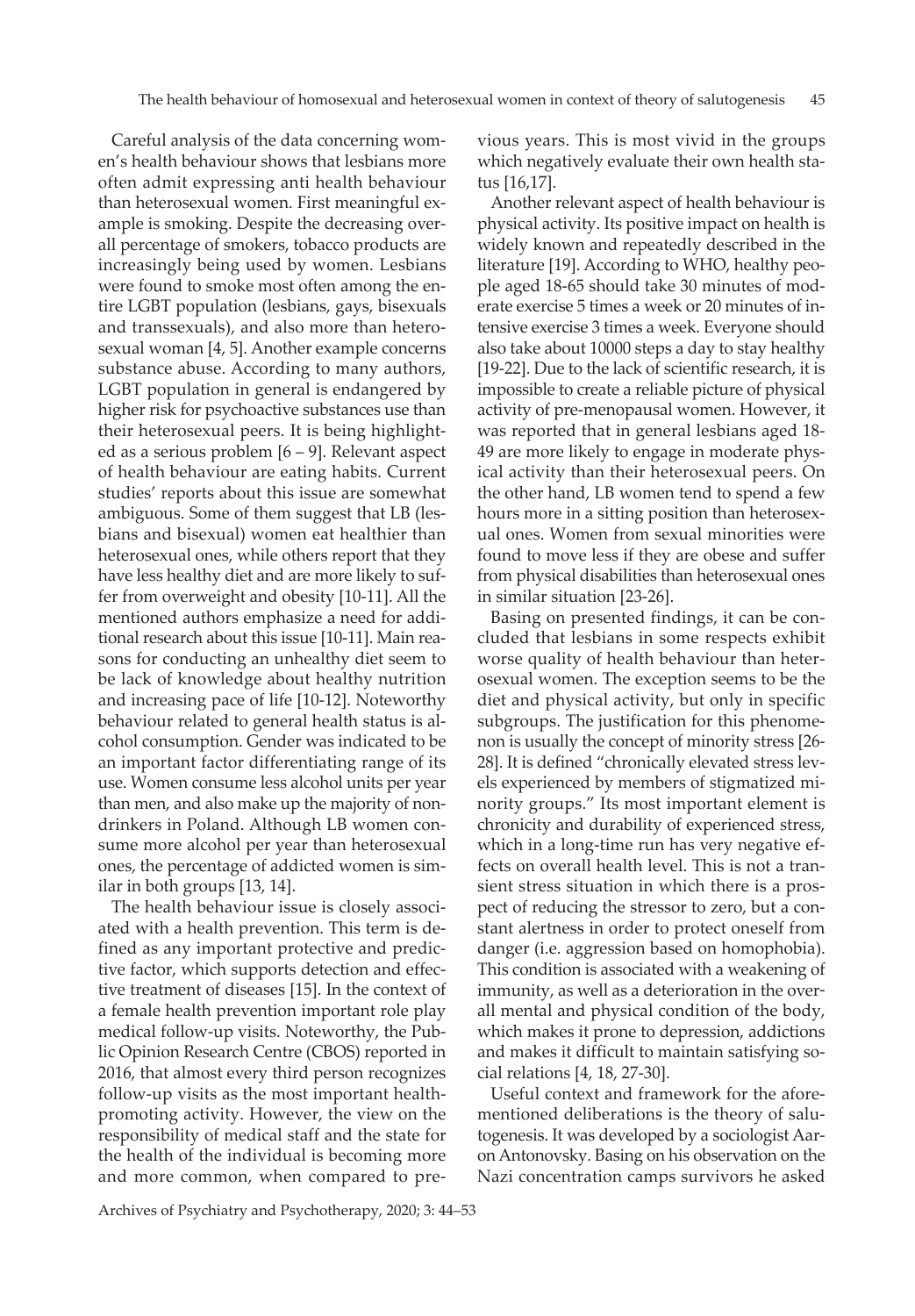the question: why, despite the effects of severe stress, some people can stay healthy or recover? That was a question about source of health – salutogenesis. According to Antonovsky's concept, the answer to the above question includes the following four components: generalized resistance resources, generalized resource deficits (stressors), a sense of coherence and behaviour, and lifestyle [31,32]. The sense of coherence (SOC), was named "the key to health". That construct consists of three elements:

- The sense of comprehensibility a cognitive element which states to what extend incoming information is coherent, ordered, understandable for a person. Also reflects the attitude how much events that occur in life can be predicted.
- The sense of manageability  $-$  a cognitive-instrumental component, that determines the degree to which resources are perceived as sufficient. They can come not only from the inside (i.e. psychological traits), but also from the outside (i.e. available social support, environment quality). A highly developed sense of manageability means that a person does not feel like a passive victim of events.
- The sense of meaningfulness a motivational and emotional component that allows to determine the degree to which a person feels that life makes sense, and how much the requirements and obstacles are worth putting effort, dedication and commitment.

By design, the most important component for health is the sense of meaningfulness, that gives direction to the other elements [31-34].

A high sense of coherence ensures resistance to stress and illness and helps reduce recovery time. Moreover, it proves that if the individual perceives the world as comprehensible and coherent, and also directly connects with recognizing life as valuable. A person with a high sense of coherence is able to mobilize for action and cope with stressor before it turns into chronic stress. Thanks to this, negative health effects are kept to a minimum. A high sense of coherence is closely related to health-promoting

behaviour such as physical activity, well-managed prevention, a healthy diet, and healthy leisure time [32-34].

Summing up, there are several health behaviours which seem to differentiate groups of WSW and women who have sexual contacts only with men (smoking, alcohol and other psychoactive substances use), or have an unclear status (physical activity, diet, follow-up) [1-34]. While searching databases we have not found any reports mentioning level of sense of coherence (SOC) among LB women or it's comparison with heterosexual ones. As SOC is recognized to be a key concept for understanding health, as well as health behaviour, we wanted to fill these gaps in research. Thus, we have conducted study focused on identification what are differences and similarities in health behaviour between groups of WSW and women who have sexual contacts only with men in the context of salutogenesis theory. Our hypotheses were:

- Women who have sexual contacts only with men exhibit more positive health behaviour than women who have sex with women;
- Women who have sex with women are more physically active than women who have sexual contacts only with men;
- Because of experienced minority stress and homophobia women who have sex with women obtain lower levels of the sense of coherence than women who have sexual contacts only with men.

### **MATERIAL AND METHODS**

To verify mentioned hypotheses, we prepared the anonymous questionnaire battery. We used two ways to get access to the both groups – in a paper form in the city of Szczecin and via internet (social media networks). The WSW group was recruited with cooperation with Lambda Szczecin Association (LGBT non-governmental organisation). In total, approximately 230 questionnaires had been sent, of which 81 returned completed.

The inclusion criteria were: age 20-50 years, being female, having sexual contacts mostly or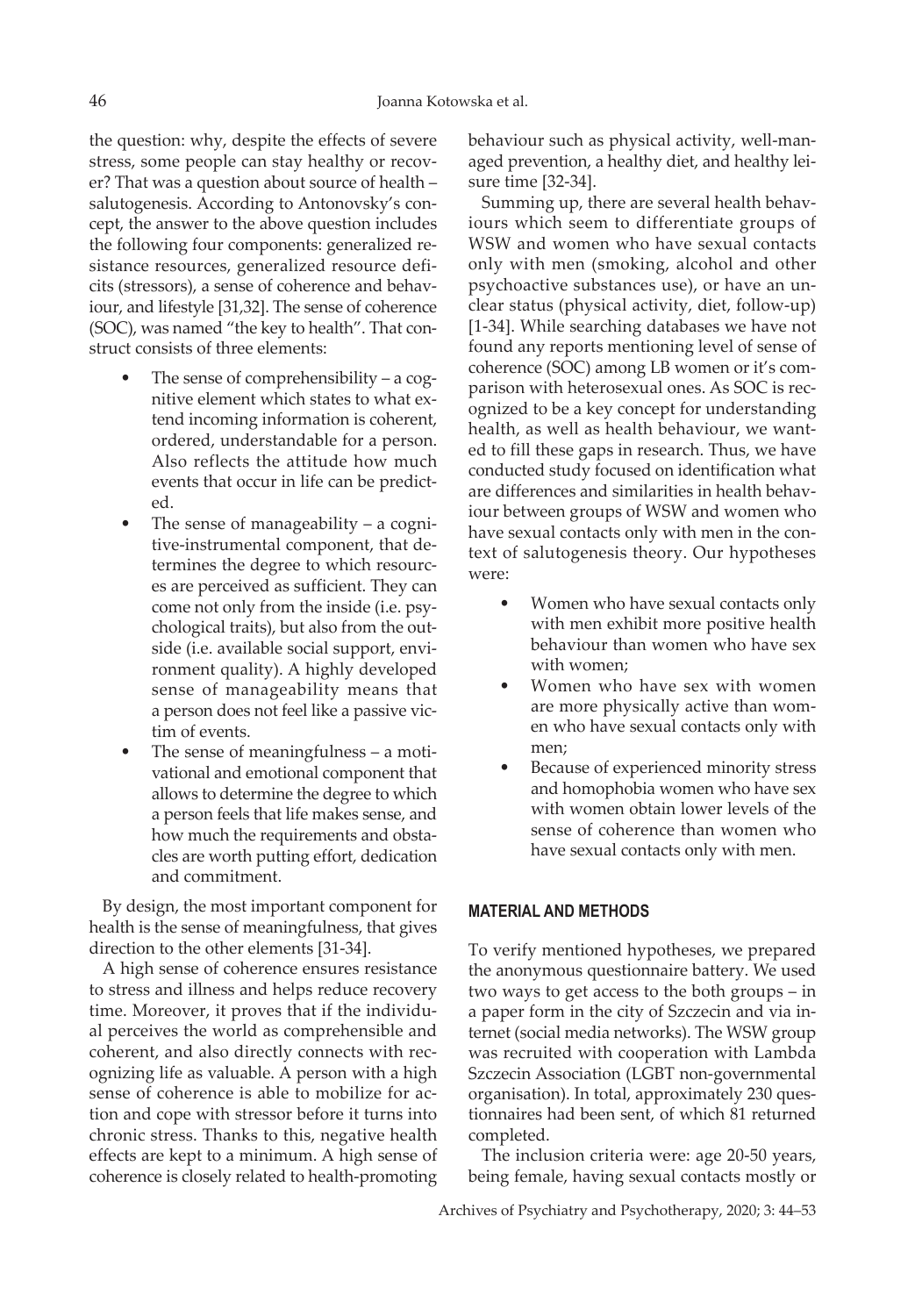exclusively with women (4-6 on the Kinsey scale [18]) or exclusively with men (0 on the Kinsey scale). Disqualification criteria were: age below 20 years and above 51 years, being male, serious/chronic somatic or mental illness/disorder (to diminish influence of disturbance variables on expected findings). 17 respondents, who rated their sexual behaviours as 1-3 on the Kinsey's scale (mostly having sexual contacts with men or equally with men and women) or X (asexual) were disqualified. Decision about inclusion criteria related to sexual behaviours was based on analysis of reports concerning characteristics of female sexual response [18].

Finally, 64 females (average age 29,46;  $SD = 7,79$ ) took part in the study and were divided into two groups in terms of declared sexual behaviour. The first group consisted of 33 WSW (4-6 on the Kinsey scale) and the second group of 31 women with completely heterosexual behaviour (0 on the Kinsey scale).

To check normality of the variable distribution S-W test was used (p scores <0.05 indicate nonnormal distribution).

| Sociodemographic variables                | $n=33$         | <b>WSW</b> | $n = 31$       | Women who have sex<br>exclusively with men | Differences between groups<br>(chi <sup>2</sup> . Mann-Whitney tests) |  |
|-------------------------------------------|----------------|------------|----------------|--------------------------------------------|-----------------------------------------------------------------------|--|
|                                           | M/N            | SD/%       | M/N            | SD/%                                       | р                                                                     |  |
| Age (in years)                            | 28.12          | 7.12       | 30.93          | 8.66                                       | <b>NS</b>                                                             |  |
|                                           | <b>NS</b>      |            |                |                                            |                                                                       |  |
| primary                                   | 1              | 3.03%      | 3              | 9.68%                                      |                                                                       |  |
| secondary                                 | 18             | 54.55%     | 14             | 45.16%                                     |                                                                       |  |
| higher                                    | 14             | 42.42%     | 14             | 45.16%                                     |                                                                       |  |
| <b>Marital status</b>                     | < 0.05         |            |                |                                            |                                                                       |  |
| single                                    | 28             | 84.85%     | 18             | 58.06%                                     |                                                                       |  |
| married                                   | $\overline{2}$ | 6.06%      | 12             | 38.71%                                     |                                                                       |  |
| in a relationship                         | 3              | 9.09%      | 1              | 3.23%                                      |                                                                       |  |
| Duration of relationship (in years)       | 4.18           | 4.19       | 12.04          | 10.20                                      |                                                                       |  |
| Declared material situation               | <b>NS</b>      |            |                |                                            |                                                                       |  |
| below average                             | 3              | 9.09%      | $\overline{2}$ | 6.45%                                      |                                                                       |  |
| average                                   | 15             | 45.46%     | 15             | 48.39%                                     |                                                                       |  |
| above average                             | 6              | 18.18%     | $\overline{7}$ | 22.58%                                     |                                                                       |  |
| good                                      | 8              | 24.24%     | $6\,$          | 19.35%                                     |                                                                       |  |
| hard to tell                              | 1              | 3.03%      | $\mathbf{1}$   | 3.23%                                      |                                                                       |  |
| Subjective assessment of one's own health | <b>NS</b>      |            |                |                                            |                                                                       |  |
| bad                                       | 4              | 12.12%     | $\overline{2}$ | 6.45%                                      |                                                                       |  |
| average                                   | 12             | 36.36%     | 10             | 32.26%                                     |                                                                       |  |
| good                                      | 14             | 42.43%     | 15             | 48.39%                                     |                                                                       |  |
| very good                                 | 3              | 9.09%      | 4              | 12.90%                                     |                                                                       |  |

**Table 1.** Sociodemographic characteristics of both groups.

NS – statistically not significant

The questionnaire battery consisted of:

1. Kinsey's scale. The subject is asked to choose a number from 0 to 6. 0 means completely heterosexual, while 6 completely homosexual behaviour. Values from 1 to 5 are gradations of sexual behaviour, from more often heterosexual than homosexual behaviour (1-2) to more often homosexual than heterosexual behaviour (4-5). Value 3 means equal frequency of homosexual and hetero-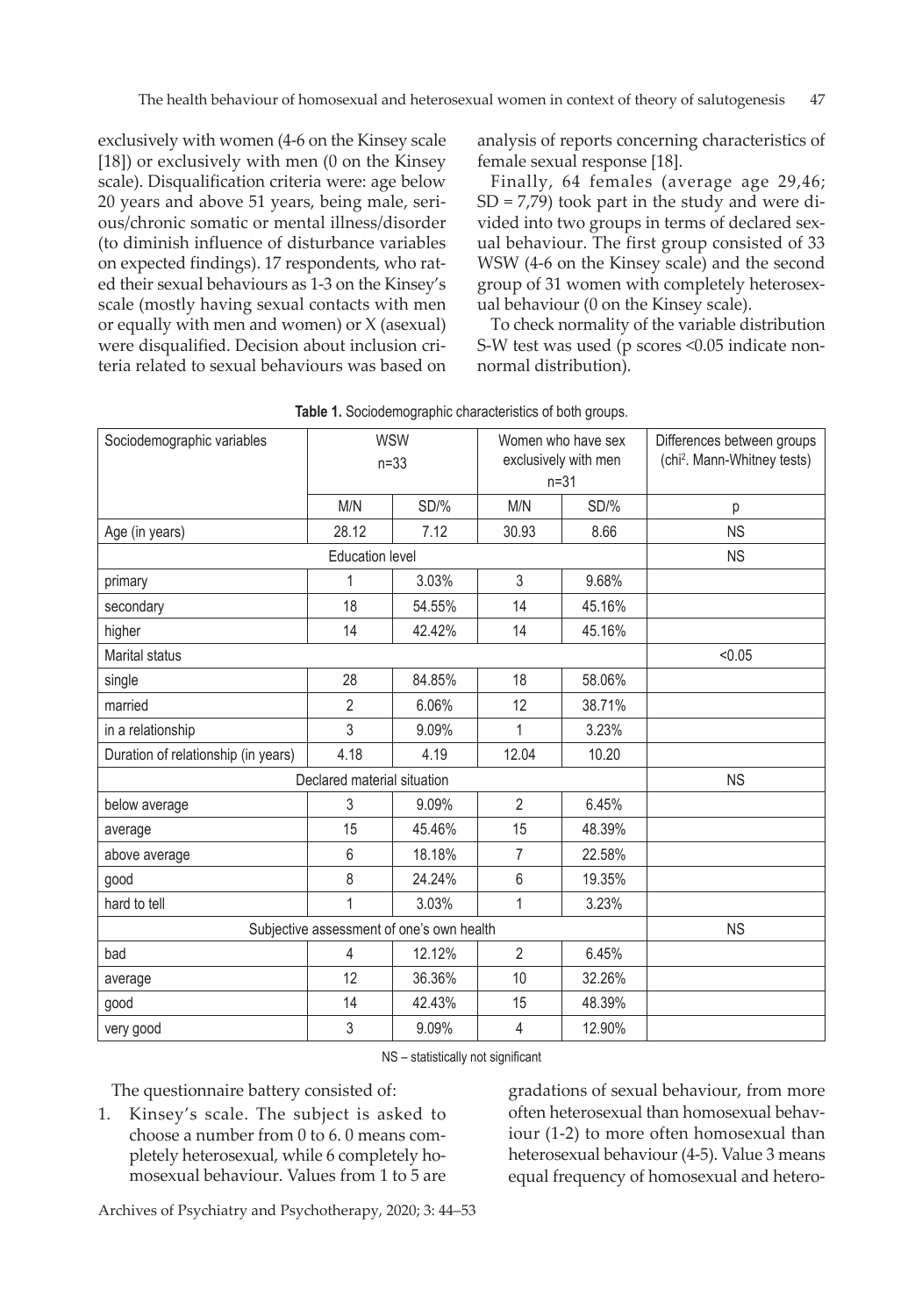sexual behaviour [18]. To the scale was added an X sign which represents asexuality.

- 2. Inventory of Health Behaviour (IZZ) by Zygfryd Juczyński. It contains 24 statements about health-related behaviour. The respondent gives answers on the scale from "almost never" (1) to "almost always" (6). The inventory refers to four forms of health behaviour – proper eating habits, positive mental attitude, health practices and prevention [35].
- 3. Polish version of CAGE screening test consisting of 4 questions. Its sensitivity is estimated at 85% and specificity at 89%. The purpose of this test is to detect the first symptoms of hazardous and/or harmful alcohol use. Two and more positive answers are interpreted as alcohol abuse. Subjects can answer "yes" or "no" to each question. The test name is an acronym for words; Cut, Angry, Guilty, Empty. Each of the words in the abbreviation indicates the nature of the question asked [36,37].
- 4. A shortened version of the International Physical Activity Questionnaire (IPAQ) in the Polish adaptation of Elżbieta Biernat and Romuald Stupnicki. The questionnaire contains 7 questions covering all types of physical activity. Asked questions are divided into categories: moderate and intensive physical effort, walks and time spent in a sitting position. Each of the activities included in the survey must take at least 10 minutes at a time to be considered relevant. The examined physical activity and an additional question about the time spent in a sitting position concern the last 7 days [38].
- 5. Polish version of SOC-29 Life Orientation Questionnaire by Aaron Antonovsky. It consists of 29 questions and is used to study the sense of coherence and its three components (sense of comprehensibility, manageability, and meaningfulness). Respondents should respond to each question by specifying your answer on a seven-point scale that determines answer to the given situations. Numbers 1 and 7 include extreme answers – written in words [39].
- 6. The author's survey, containing questions concerning smoking (quantity per day), sleep length (quantity per day), sexual activity with strangers (frequency question), gy-

naecological prevention like follow-up visits, admitting to have knowledge and practice self-examination techniques (yes/no questions), and specific psychoactive substances used by subjects (the list of soft and hard drugs and designer drugs; yes/no questions).

7. Metric with questions regarding basic sociodemographic data.

Statistical analysis was performed using the IBM SPSS Statistics version 25 package. It was used to analyse basic descriptive statistics, Student's t-test for independent tests, chisquare test for independence and Fisher's exact test. The significance level was considered to be p<0,05, however, the results at the level of 0,05<p<0,1 were considered approaching significance.

### **RESULTS**

In terms of health behaviour, statistically significant differences were found in the following aspects: positive mental attitude as a part of the IZZ, psychoactive substances use and sexual contacts with strangers. In all these cases, women who have sex exclusively with men had greater intensity of positive, and a lower of negative health behaviour. The results regarding physical activity were observed at the level approaching significance (p=0,07). WSW were found to be more physically active. In case of sense of coherence, the difference between groups in overall result of the sense of coherence was significant and proved to be higher in the group of women who have sex exclusively with men. Significant differences were found in such areas as sense of comprehensibility and sense of manageability. In both cases, WSW scored lower. Both groups did not differ in their level of sense of meaningfulness. Other variables examined, i.e. proper eating habits, preventive behaviour, health practices and the overall result of IZZ health behaviour, risky drinking alcohol, sleep duration, smoking, visits to the gynaecologist did not obtain the required significance in comparisons between both groups. Therefore, it can be concluded that the examined groups show similar intensification of the above-mentioned health behaviour and health correlates. All results are included in table 2.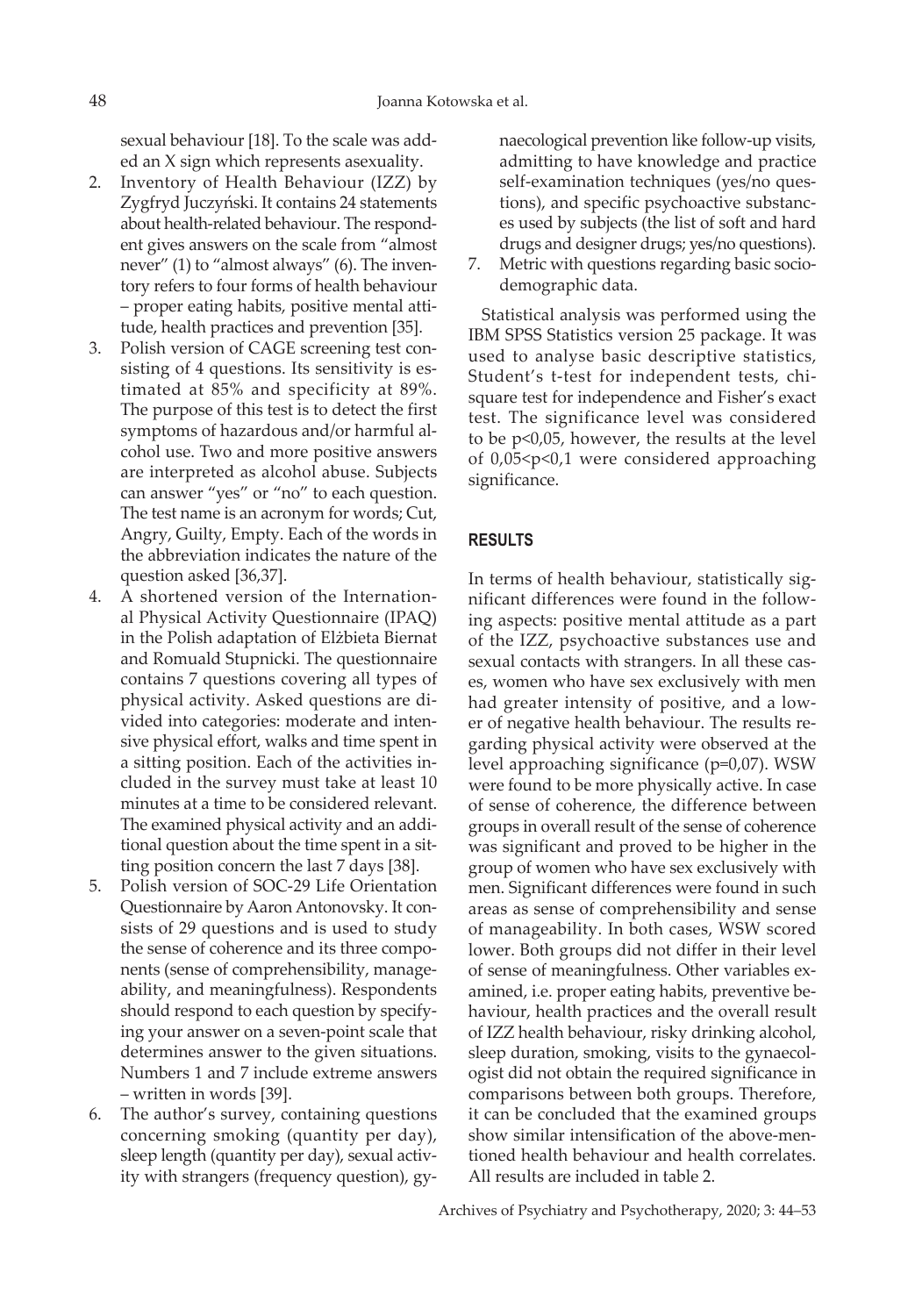|                                                  | <b>WSW</b><br>$n=33$ |        | Women who have<br>sex exclusively with<br>men $n=31$ |        | t-Student<br>test                          | chi-square<br>test |    |                    | Cohen's d |  |  |  |
|--------------------------------------------------|----------------------|--------|------------------------------------------------------|--------|--------------------------------------------|--------------------|----|--------------------|-----------|--|--|--|
| <b>IZZ</b>                                       | M/N                  | SD/%   | M/N                                                  | SD/%   | $\mathfrak{t}$                             | chi <sup>2</sup>   | df | p                  |           |  |  |  |
| Proper eating habits                             | 3.48                 | 0.80   | 3.22                                                 | 0.55   | $-1.57$                                    |                    |    | 0.122              |           |  |  |  |
| Preventive behaviour                             | 3.36                 | 0.80   | 3.22                                                 | 0.67   | $-0.80$                                    |                    |    | 0.427              |           |  |  |  |
| Positive mental attitude                         | 2.97                 | 0.74   | 3.38                                                 | 0.56   | 2.45                                       |                    |    | 0.017              | 0.61      |  |  |  |
| Health practices                                 | 3.17                 | 0.74   | 3.04                                                 | 0.52   | $-0.81$                                    |                    |    | 0.420              |           |  |  |  |
| The overall result of<br>health behaviour        | 78.09                | 14.33  | 77.16                                                | 10.29  | $-0.30$                                    |                    |    | 0.768              |           |  |  |  |
| <b>IPAQ</b>                                      |                      |        |                                                      |        |                                            |                    |    |                    |           |  |  |  |
| Physical activity (MET*)                         | 2134.0               | 1626.9 | 1375.1                                               | 1433.9 | $-1.85$                                    |                    |    | 0.070 <sup>1</sup> | 0.49      |  |  |  |
| <b>SOC-29</b>                                    |                      |        |                                                      |        |                                            |                    |    |                    |           |  |  |  |
| Sense of<br>comprehensibility                    | 35.97                | 9.09   | 41.03                                                | 10.68  | 2.05                                       |                    |    | 0.045              | 0.51      |  |  |  |
| Sense of manageability                           | 38.70                | 12.07  | 46.42                                                | 8.65   | 2.92                                       |                    |    | 0.005              | 0.73      |  |  |  |
| Sense of meaningfulness                          | 35.64                | 10.87  | 34.39                                                | 8.48   | $-0.51$                                    |                    |    | 0.609              |           |  |  |  |
| The overall result of sense<br>of coherence      | 110.30               | 28.04  | 121.84                                               | 21.29  | 1.84                                       |                    |    | 0.070 <sup>1</sup> | 0.46      |  |  |  |
|                                                  |                      |        |                                                      |        | Number of psychoactive substances ingested |                    |    |                    |           |  |  |  |
| Psychoactive substances                          | 0.77                 | 0.82   | 0.38                                                 | 0.56   | $-2.13$                                    |                    |    | 0.038              | 0.55      |  |  |  |
| Sexual contacts with strangers                   |                      |        |                                                      |        |                                            |                    |    |                    |           |  |  |  |
| never                                            | 22                   | 66.67  | 29                                                   | 93.54  |                                            | 10.91              | 3  | 0.012              |           |  |  |  |
| very rarely                                      | 8                    | 24.24  | $\mathbf 0$                                          | 0.00   |                                            |                    |    |                    |           |  |  |  |
| occasionally                                     | 3                    | 9.09   | 1                                                    | 3.23   |                                            |                    |    |                    |           |  |  |  |
| often                                            | $\mathbf 0$          | 0.00   | $\mathbf{1}$                                         | 3.23   |                                            |                    |    |                    |           |  |  |  |
| Other variables                                  |                      |        |                                                      |        |                                            |                    |    |                    |           |  |  |  |
| Alcohol abuse                                    | 26                   | 21.2%  | 5                                                    | 16.1%  |                                            | 0.27               |    | 0.60               |           |  |  |  |
| Sleep 7-8 h/day                                  | 14                   | 42.4%  | 13                                                   | 41.9%  |                                            | 2.84               |    | 0.24               |           |  |  |  |
| Smoking                                          | 21                   | 65.6%  | 15                                                   | 44.4%  |                                            | 6.04               |    | 0.11               |           |  |  |  |
| Attending regular visits at<br>the gynaecologist | 15                   | 42.5%  | 13                                                   | 41.9%  |                                            | 0.08               |    | 0.78               |           |  |  |  |

**Table 2.** Summary of results divided into studied groups.

IZZ – Health Behaviour Inventory; SOC-29 – Life Orientation Questionnaire; IPAQ – International Physical Activity Questionnaire; \*MET – weekly physical activity in min./week; 1 Approaching significance

## **DISCUSSION**

The results presented above indicated a greater tendency of women who have sex with women to lead a less healthy lifestyle and show lower level of the particular components of the sense of coherence. There have also been shown some important similarities between both groups.

Firstly, in our study WSW seemed to be more open for having sexual contacts with strangers than women who have sex exclusively with men. Such tendency can be interpreted in terms of risky sexual behaviour. In order to explain that finding the specificity of female homosexual relationship should be outlined. Iniewicz [40] in his study describes the issue of attachment in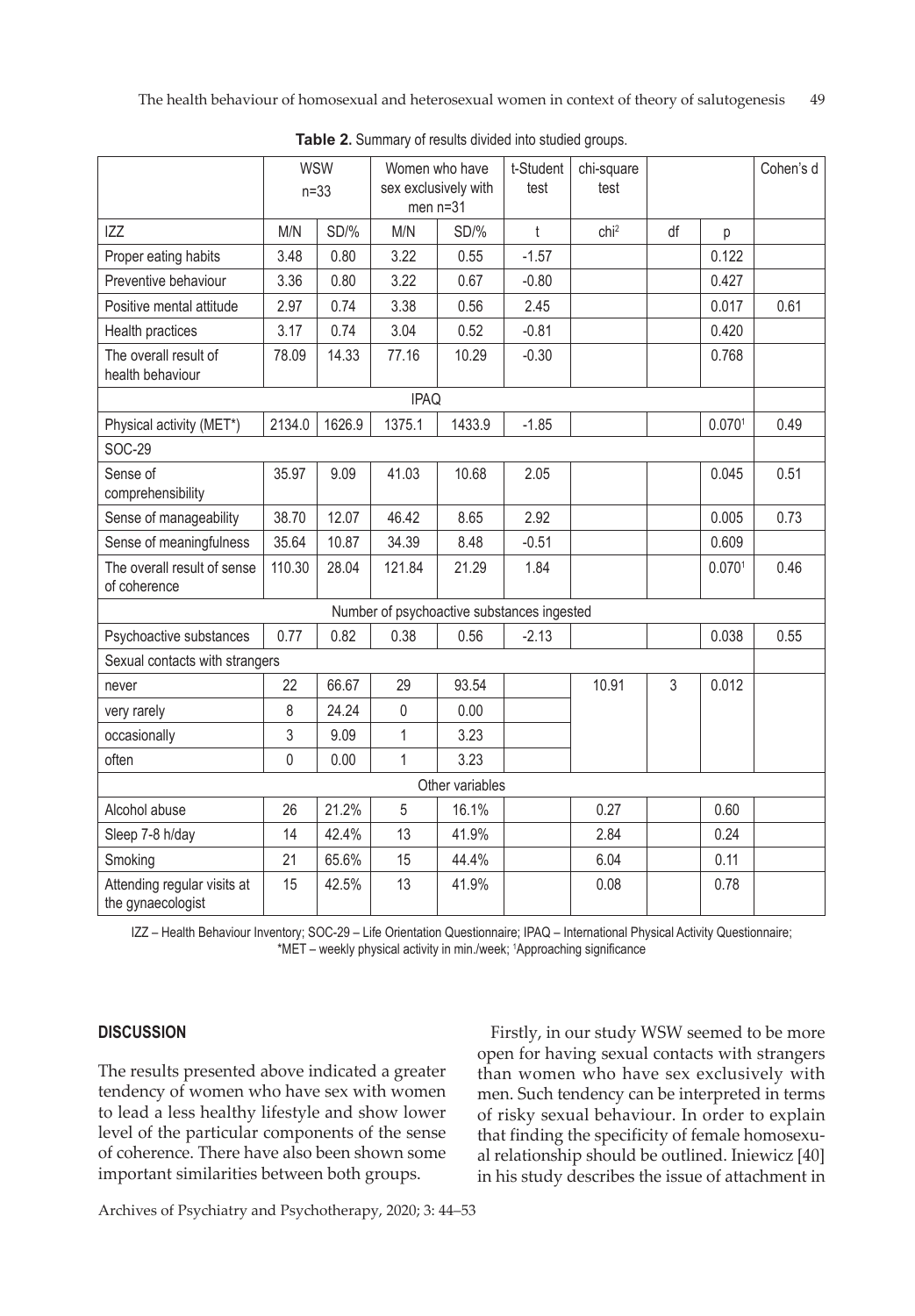same-sex couples. He notes that the approach to define relationship itself and the loyalty in couple is different from those manifested in heterosexual relationships, more individual and less oriented for satisfying social expectations. Homosexual couples are more likely to have more liberal views on their partners. This may occur not only due to greater openness but also because of the non-acceptance of the family members or the social environment. Problems such as stigmatization, discrimination and stress appear commonly in the lives of sexual minorities [18, 40]. Then they can be reflected in one's approach to create relationships. Although that tendency is more often observed among gay men, it can be also explanatory for some women. Bailey et al. [41] conducted a study on a group of 803 homosexual women and 415 heterosexual women. The results showed that the majority of lesbians (60%) had only one sexual partner in the last year. In contrast, Ridge et al. [42] drew attention to the context of family problems and the impact of keeping in secret one's psychosexual orientation, which results in reduced quality of life and less satisfaction from relationship. This may result in seeking new sexual partners. Tendency for having more sexual contacts with strangers among studied WSW may also reflect non-compliance with social norms about the stereotypical romantic relationship and the effect of experienced stress. In the context of salutogenesis theory seeking sexual contacts with strangers can be interpreted as a result of lowered sense of manageability. Gaining sexual pleasure in such way can be a coping mechanism which (partially) restores feeling of control over one's life, regulates self-esteem or helps to achieve/restore other psychological resources. Such comment goes with our other finding – lower level of positive mental attitude ("avoiding too strong emotions, tensions and stress, situations affecting depressingly" [35]) among WSW participants. It demands executing some additional coping methods, which are not that relevant in the heterosexual group. Sexual activity with strangers can be one of them. On the other hand, the reasons for engaging in sexual contacts are very personalized and always depended from context in which they take place.

Secondly, the obtained results showed significant differences in the use of psychoactive substances (drugs) in the compared groups, indicating a greater diversity of substances in the experience of WSW. Sandfort et al. [43] obtained similar results by carrying out research on a sample of 3120 women with same-sex partners. They have observed more frequent contact with psychoactive substances in the last 12 months. This may indicate the existence of a real drug-related problem among sexual minorities that does not diminish over the years. The same study showed no link between drug use and mental diseases. Schuler et al. [44] conducted a study on a sample of 67 354 persons, of which 4868 participants were a group of sexual minorities. Research shows that LB women are more likely to experience drug-related problems. The main reason for the use of psychoactive substances in the analysed population may be the occurrence of minority stress. A fragment of research conducted by Schuler et al. [44] showed that bisexual people exhibited the biggest problems with psychoactive substances use and alcohol consumption. This group encounters additional types of stigmatization and discrimination related to psychosexual orientation. Therefore, the occurrence of minority stress would have an analogous effect among homosexual women. Bränström et al. [45] showed a clear context for the relationship between minority stress and use of psychoactive substances in their research conducted in years 2008-2015. The sample included 1673 persons from sexual minorities of both sexes (2,1% of the total sample; of which homosexual women n=198 and bisexual women n=683). A relevant positive correlation between discrimination, victimization and social isolation with drug use was proved [45]. With reference to our study, some explanation can bring our observation concerning lower levels of manageability and positive mental attitude among homosexual women. Psychoactive substance use can be a way to deal with higher stress rate related to such attitudes. However, the range of alcohol use, most common, socially accepted, legal and cheap substance, was comparable in both studied groups. Nevertheless, the data obtained in our study does not allow to fully explain a problem of psychoactive substance abuse among WSW. More information about this issue can be found in other publications [18,27]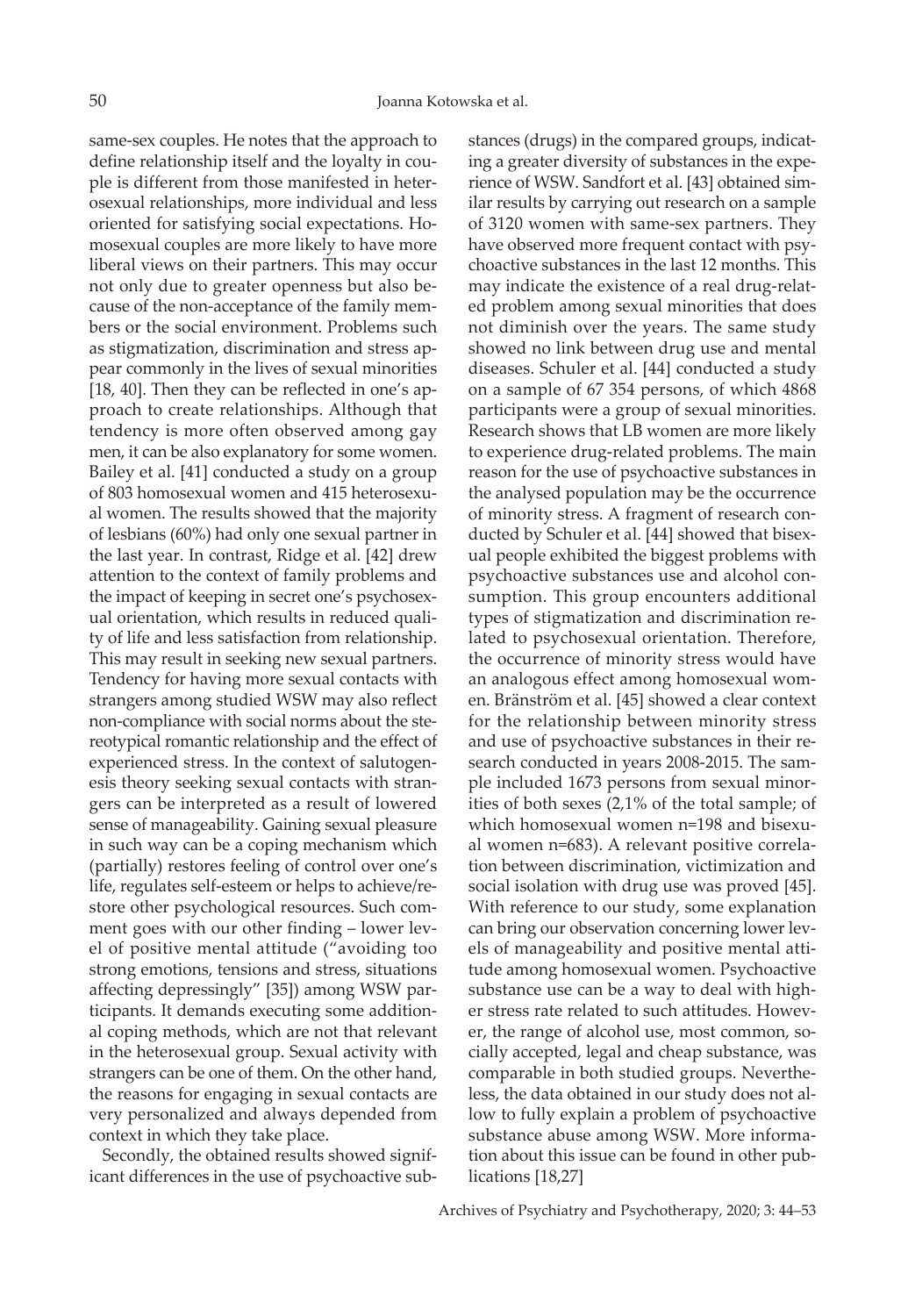In our sample WSW group presented less positive mental attitude than group of women who have sex exclusively with men. We find this result to be strictly connected to the minority stress and popular prejudice about LGB population. Research report on the situation of homosexual women edited by Struzik [46] shows that people belonging to sexual minorities are more exposed to stressful situations. Meyer et al. [47] pointed out the existence of a harmful stereotype which states that LGBT persons are incapable of intimacy and long-term relationships. Similar types of stigmatization and erroneous prejudices are also one of the causes of stress among sexual minorities. Frost et al. [48] in their work showed the associations between stress, depressive symptoms and relationship problems in LGB people who reveal or hide their psychosexual orientation. This observation can be an explanation for our finding. In addition, as in the present study, Krueger et al. [49] noted a disproportion in mental health quality between LGB and heterosexual persons. A group of sexual minorities reported a significantly higher level of stress. The project involved 7 579 women, of which homosexual ones constituted a group of 682 people. Heterosexual women reported the lowest stress level, which was clearly marked (p<0,001). In relation to the salutogenesis, basing on our findings, lower level of positive mental attitude can be one of the consequences of diminished sense of comprehensibility and manageability.

The group of WSW was found to be more physically active than group of women who have sex exclusively with men, on the level approaching significance. This observation coincides with previous observations about higher physical activity among homosexual women. VanKim et al. [24] presented analysis of research conducted on a group of 100000 women aged 24-64 repeated six times at the turn of the 1980s, 1990s and 2000s. Lesbian and bisexual women constituted 1341 participants. According to the authors, female homosexual participants engage in aerobic physical activity significantly longer than heterosexual ones. However, no differences were found in the strength of training. Baillargeon et al. [50] have developed extensive material concerning barriers encountered by homosexual women during physical activity. It turns out

Archives of Psychiatry and Psychotherapy, 2020; 3: 44–53

that lesbians often have to face stigmatization and prejudice in public places such as gyms and fitness clubs. Participants of this study reported the need for greater access to sport in places gathering sexual minorities. Authors proposed [50] that such initiative would reduce the feeling of embarrassment and discomfort experienced by homosexual women, and would encourage them to a wider range of physical activity.

Interestingly, we found similar level of sense of meaningfulness in both groups. This means that for all of the studied women their own lives make sense at the comparable level. They are capable to put effort, dedication and commitment to cope with life challenges to a similar degree. This is an optimistic outcome. As the sense of meaningfulness was identified to be most important component for health [32] it can used as an important resource for any type of work in the area of health with women characterised by various psychosexual orientations.

#### **CONCLUSIONS**

In reference the above analysis, both study groups of women did not differ diametrically in the overall level of health behaviour. However, there has been observed some specific needs of WSW which should be taken care of by the health care providers. This concerns improve of mental attitude in this group to more positive, a broad issue of safety in the context of sexual contacts (with strangers) and psychoactive substance abuse prevention. Those issues should become a content of preventive health programs (medical and psychological) aimed to support women from sexual minorities.

We assume that this is a preliminary study and more in-depth research about physical activity, health-related behaviour and the sense of coherence should be conducted. Additionally, we highlight a need for more studies focused on sense of coherence among WSW as a variable relevant to general health level [32].

#### **REFERENCES**

1. Gruszczyńska M, Bąk-Sosnowska M, Plinta R. Zachowania zdrowotne jako istotny element aktywności życiowej człowieka. Stosunek Polaków do własnego zdrowia. Hygeia Public Health 2015;50(4):558-565.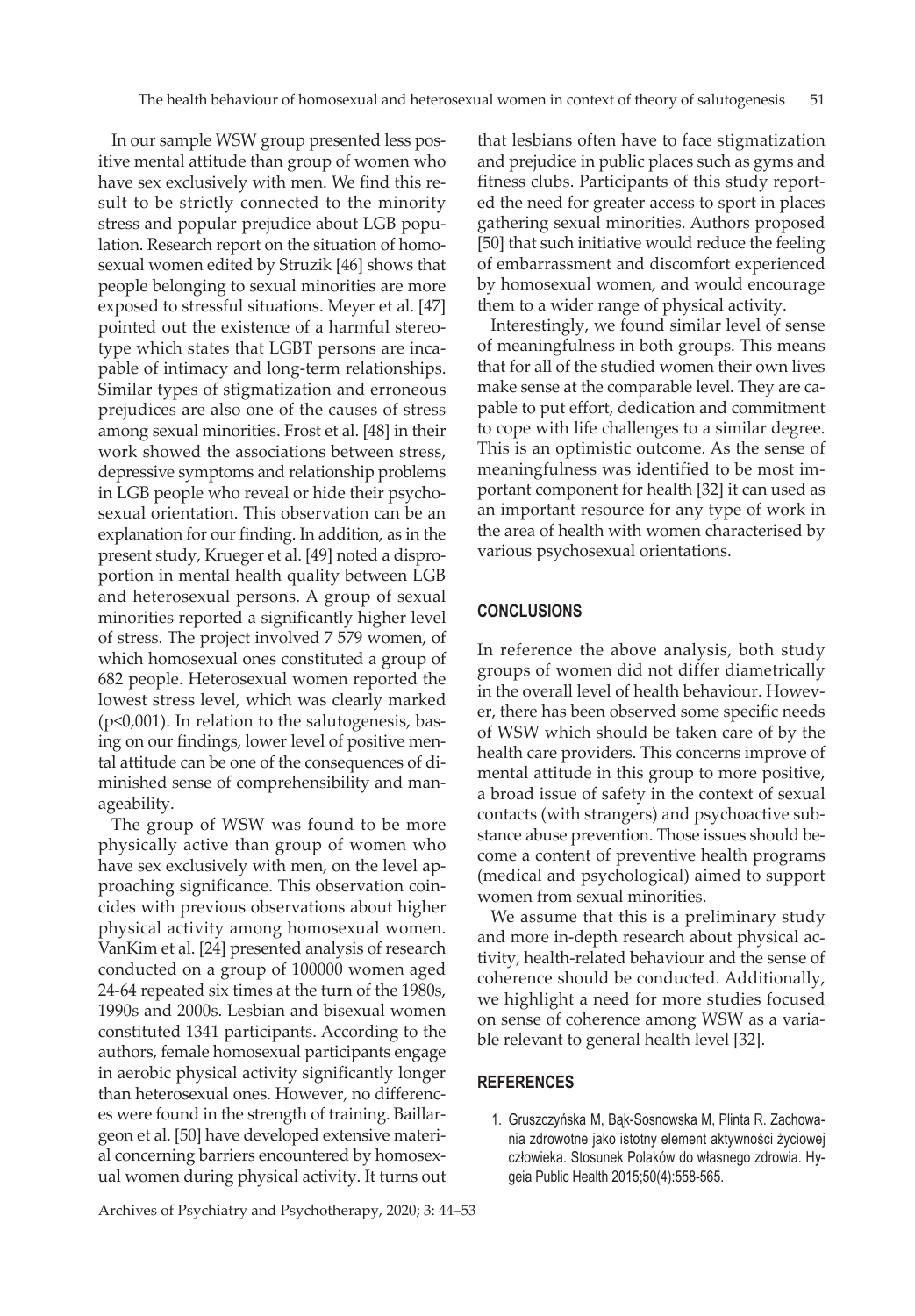- 2. Steptoe A, Gardner B, Wardle J. The role of behaviour in health. In: French D, Vedhara K, Kaptein AA, Weinman J, editors. Health Psychology. 2nd ed. Oxford: BPS Blackwell; 2005. p. 13-32.
- 3. Hakanen JJ, Feldt T, Leskinen E. Change and stability of sense of coherence in adulthood: Longitudal evidence from the Healthy Child study. J Res Pers 2007;41:602-617.
- 4. Kowalczyk R. Rodzinka M, Krzystanek M, editors. Zdrowie LGBT Przewodnik dla kadry medycznej. Warszawa: Kampania Przeciw Homofobii; 2016.
- 5. Fallin A, Goodin A, Lee YO, Bennett K. Smoking characteristics among lesbian, gay, and bisexual adults. Preventive Medicine. 2015;74:123-130.
- 6. Hughes TL, Eliason M. Substance Use and Abuse in Lesbian, Gay, Bisexual and Transgender Populations. The Journal of Primary Prevention. 2002;22(3):263-298.
- 7. Sérráno BC, Wiswell AS. Drug and alcohol abuse and addiction in the LGBT community: Factors impacting rates of use and abuse. In Stewart C. (Ed.), Lesbian, gay, bisexual, and transgender Americans at risk: Problems and solutions: Adults, Generation X, and Generation Y 2018;91–112.
- 8. Anderson S. Mental Health Disparities in the LGBT Community: The Role of Stigma. 2018.
- 9. Lee JH, Gamarel KE., Bryant KJ, Zaller ND, Operario D. Discrimination, Mental Health, and Substance Use Disorders Among Sexual Minority Populations. LGBT Health 2016;3(4):258-265.
- 10. VanKim NA, Austin SB, Jun H, Hu FB, Corliss HL. Dietary Patterns during Adulthood among Lesbian, Bisexual, and Heterosexual Women in the Nurses' Health Study II. Journal of the Academy of Nutrition and Dietetics. 2017;117(3):386-395.
- 11. Laska MN, VanKim NA, Erickson DJ, Lust K, Eisenberg ME, Rosser SBR. Disparities in Weight and Weight Behaviors by Sexual Orientation in College Students. Am J Public Health 2015;105(1):111-121.
- 12. Waśkiewicz A. Jakość żywienia i poziom wiedzy zdrowotnej u młodych dorosłych Polaków – badanie WOBASZ. Probl Hig Epidemiol. 2010;91(2): 233-237.
- 13. Zgliczyński WS. Alkohol w Polsce. Wydawnictwo Sejmowe. 2016;11(215):1-4.
- 14. Hughes TL, Wilsnack SC, Kantor L. The Influence of Gender and Sexual Orientation on Alcohol Use and Alcohol-Related Problems. Alcohol Research. 2016;38(1):121–132.
- 15. Smoleń E, Cipora E, Penar-Zadarko B, Gazdowicz L. Zachowania zdrowotne młodzieży akademickiej a umiejscowienie kontroli zdrowia. Medical Review. 2012;4:274-284.
- 16. Centrum Badania Opinii Społecznej. Zdrowie i prozdrowotne zachowania Polaków [homepage on the Internet]. Fundacja Centrum Badania Opinii Społecznej [updated 2019 Jan 22, cited 2020 Jan 2]. Available from: https://www.cbos. pl/SPISKOM.POL/2016/K\_138\_16.PDF
- 17. Austin EL. Sexual Orientation Disclosure to Health Care Providers Among Urban and Non-Urban Southern Lesbians. Women & Health. 2013;53:41-45.
- 18. Kowalczyk R, Tritt RJ, Lew-Starowicz Z. LGB zdrowie psychiczne i seksualne. Warszawa: Wyd. Lekarskie PZWL. 2016.
- 19. Makowiec-Dąbrowska T. Wpływ aktywności fizycznej w pracy i życiu codziennym na układ krążenia. Via Medica. 2012;4(3):130-138.
- 20. Queen Margaret University. 10,000 steps a day to improve health: investigating fast and slow walking speeds. [homepage on the Internet].
- 21. Edinburgh [updated 2019 Feb 5, cited 2020 Jan 4]. Available from: https://eresearch.qmu.ac.uk/handle/20.500.12289/1968
- 22. Lizak D. Zwolnienie z lekcji wychowania fizycznego działanie antyzdrowotne czy wstęp do hipokinezji? Hejnał oświatowy. 2014;134:6-8.
- 23. Złotkowska R, Skiba M, Mroczek A, Bilewicz-Wyrozumska T, Król K, Lar K, et al. Negatywne skutki aktywności fizycznej oraz uprawiania sportu. Hygeia Public Health. 2015;50(1):41-46.
- 24. Brittain DR, Dinger MK, Hutchinson SR. Sociodemographic and Lesbian-Specific Factors Associated with Physical Activity Among Adult Lesbians. Women's Health Issues. 2013;23(2):103-108.
- 25. VanKim NA, Austin SB, Jun H, Corliss HL. Physical Activity and Sedentary Behaviors Among Lesbian, Bisexual, and Heterosexual Women: Findings from the Nurses' Health Study II. Journal of Women's Health. 2017;26(10):1077- 1085.
- 26. Herrick SSC, Duncan LR. A Systematic Scoping Review of Engagement in Physical Activity Among LGBTQ+ Adults. J Phys Act Health. 2018;15(3):226-232.
- 27. Herrick SSC, Duncan LR. A Qualitative Exploration of LG-BTQ+ and Intersecting Identities Within Physical Activity Contexts. J Sport Exerc Psychol. 2018;40(6):325-335.
- 28. Iniewicz G, Mijas M, Grabski B, editors. Wprowadzenie do Psychologii LGB. Wrocław: Wyd. Continuo 2012.
- 29. Russell ST, Fish JN. Mental health in lesbian, gay, bisexual, and transgender (LGBT) youth. Annu Rev Clin Psychol 2016;12:465-487.
- 30. Yarns BC, Abrams JM, Meeks TW, Sewell DD. The Mental Health of Older LGBT Adults. Curr Psychiatr Rep 2016;18(6):60.
- 31. Amodeo AL, Esposito C, Bochicchio V, et al. Parenting Desire and Minority Stress in Lesbians and Gay Men: A Mediation Framework. Int J Environ Res Public Health. 2018;15(10):1-16.
- 32. Kotowska J, Weber-Nowakowska K. Sense of coherence, its meaning and coping with stress among people after orthopedic surgery. J Educ Health Sport. 2019;9(4):459-467.